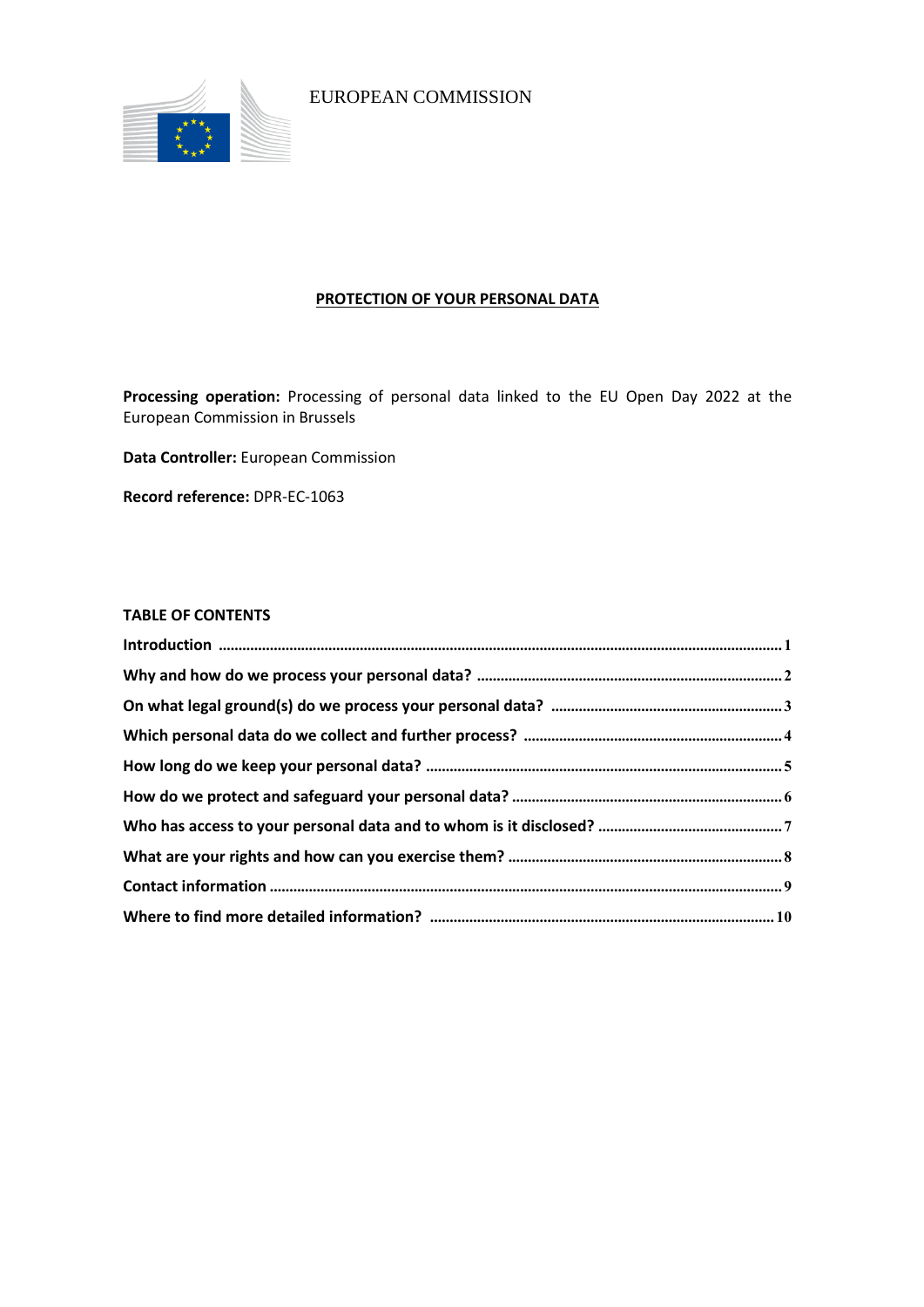#### <span id="page-1-0"></span>**1. Introduction**

The European Commission is committed to protect your personal data and to respect your privacy. The Commission collects and further processes personal data pursuant to Regulation [\(EU\) 2018/1725](https://eur-lex.europa.eu/legal-content/EN/TXT/?uri=uriserv:OJ.L_.2018.295.01.0039.01.ENG&toc=OJ:L:2018:295:TOC) of the European Parliament and of the Council on the protection of natural persons with regard to the processing of personal data by the Union institutions, bodies, offices and agencies and on the free movement of such data.

This privacy statement explains the reason for the processing of your personal data in the context of the **EU Open Day 2022 at the European Commission in Brussels**, organised by the European Commission. It explains the way we collect, handle and ensure protection of all personal data provided, how that information is used and what rights you have in relation to your personal data. It also specifies the contact details of the responsible Data Controller with whom you may exercise your rights, the Data Protection Officer and the European Data Protection Supervisor.

The information in relation to the processing of personal data linked to meetings and events, organised by the services of the European Commission, is presented below.

#### <span id="page-1-1"></span>**2. Why and how do we process your personal data?**

Purpose of the processing operation: the European Commission collects and further processes your personal data to provide you with information about the EU Open Day 2022 at the European Commission in Brussels (before, during and after) and to process your application for participation in that meeting or event.

Your personal data will not be used for any automated decision-making including profiling.

Panoramic photographs or videos of participants and organisers will be taken and published in the context of the event on the Europa website and various social media platforms of the European Commission.

Participants that do not wish to be part of the panoramic photographs or videos have the possibility to object to processing by wearing a special lanyard which will be provided at a stand at the entrance of the event.

Participants may be photographed/videotaped individually or in groups if they agree to that.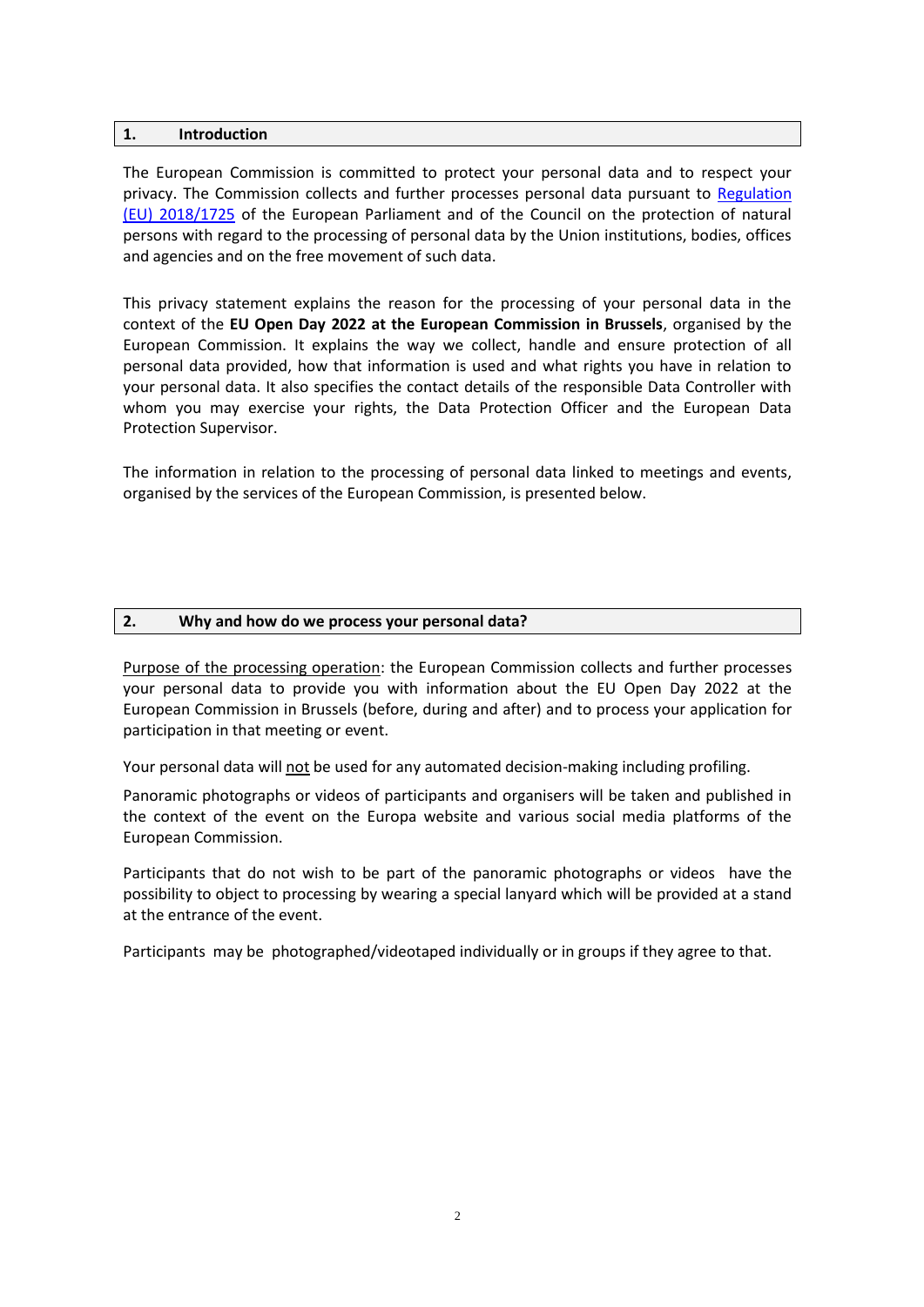## <span id="page-2-0"></span>**3. On what legal ground(s) do we process your personal data?**

The processing operations on personal data, linked to the organisation, management, follow-up and promotion of the meeting or event (including web-streaming, photos, audio-visual recording) are necessary for the management and functioning of the Commission, as mandated by the Treaties. Those provisions are in particular, Article 11 of the Treaty on European Union and Article 15 of the Treaty on the Functioning of the European Union*.*

Consequently, those processing operations are lawful under Article 5(1)(a) of Regulation (EU) 2018/1725 (processing is necessary for the performance of a task carried out in the public interest or in the exercise of official authority vested in the Union institution or body).

Your consent is required for the following action during the meeting or event:

- Specific photos/videos (close-up or photos/videos of identifiable groups) being taken for communication purposes.

You will be provided with an authorisation form prior to your photos/videos being taken.

Your consent for these services can be withdrawn at any time and detailed information on how to withdraw consent can be found under point 8 of the privacy statement.

## <span id="page-2-1"></span>**4. Which personal data do we collect and further process?**

The following personal data may be processed in the context of the EU Open Day 2022 at the European Commission in Brussels:

- Contact details in case of close-up or photos/videos of identifiable groups being taken (first name, last name, address city, country);
- Photos/videos

## <span id="page-2-2"></span>**5. How long do we keep your personal data?**

The Data Controller only keeps your personal data for the time necessary to fulfil the purpose of collection or further processing.

For each of the categories of personal data that may be processed, please find below the retention details and the reference to the relevant record of processing:

- Pictures/videos that are not going to be used as communication material will be kept for **five years** after the event.
- Contact details contained in the authorisation forms will be kept for **five years** after the event.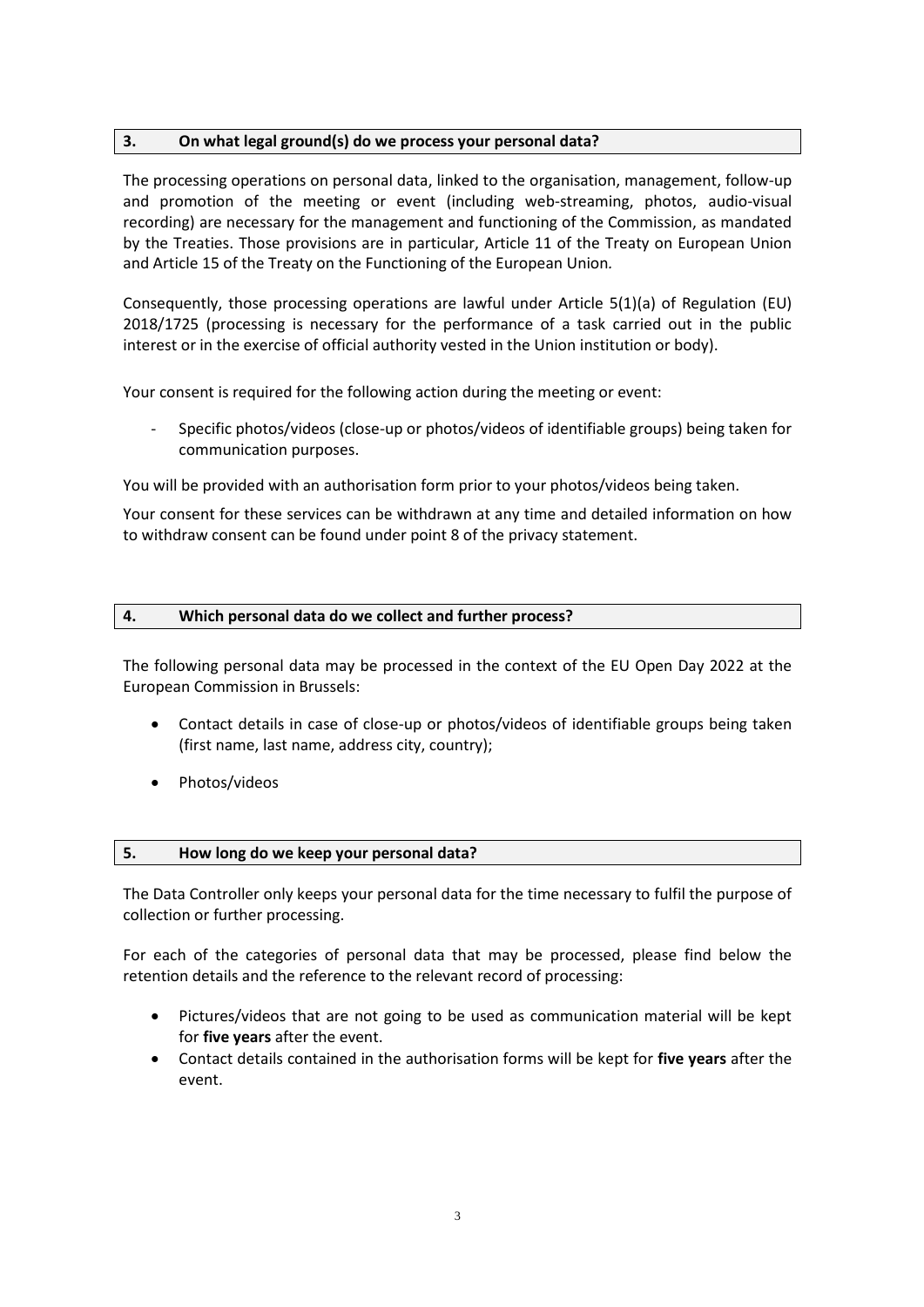## <span id="page-3-0"></span>**6. How do we protect and safeguard your personal data?**

All personal data in electronic format (e-mails, documents, databases, uploaded batches of data, etc.) are stored on the servers of the European Commission. All processing operations are carried out pursuant to [Commission Decision \(EU, Euratom\) 2017/46](https://eur-lex.europa.eu/legal-content/EN/TXT/?qid=1548093747090&uri=CELEX:32017D0046) of 10 January 2017 on the security of communication and information systems in the European Commission.

In order to protect your personal data, the Commission has put in place a number of technical and organisational measures. Technical measures include appropriate actions to address online security, risk of data loss, alteration of data or unauthorised access, taking into consideration the risk presented by the processing and the nature of the personal data being processed. Organisational measures include restricting access to the personal data solely to authorised persons with a legitimate need to know for the purposes of this processing operation.

The Commission's processors (contractors) are bound by a specific contractual clause for any processing operations of your personal data on behalf of the Commission. The processors have to put in place appropriate technical and organisational measures to ensure the level of security, required by the Commission.

#### <span id="page-3-1"></span>**7. Who has access to your personal data and to whom is it disclosed?**

Access to your personal data is provided to the Commission staff responsible for carrying out this processing operation and to other authorised Commission staff according to the "need to know" principle. Such staff abide by statutory, and when required, additional confidentiality agreements.

#### **Third party IT tools, including Social Media**

We may use third party IT tools to inform about and promote the meeting/event through widely used communication channels, including the social media. For detailed information about the use of social media by the European Commission, see the Record of Processing DPR-EC-00073 (Social Media Use by the European Commission).

You may be able to watch our videos, which may be also uploaded to one of our social media pages and follow links from our website to other relevant social media.

In order to protect your privacy, our use of third party IT tools to connect to those services does not set cookies when our website pages are loaded on your computer (or other devices), nor are you immediately redirected to those social media or other websites. Only in the event that you click on a button or "play" on a video to watch it, a cookie of the social media company concerned will be installed on your device. If you do not click on any social media buttons or videos, no cookies will be installed on your device by third parties.

In order to view such third-party content on our websites, a message will alert you that you need to accept those third parties' specific Terms and Conditions, including their cookie policies, over which the Commission has no control.

We recommend that users carefully read the relevant privacy policies of the social media tools used. These explain each company's policy of personal data collection and further processing, their use of data, users' rights and the ways in which users can protect their privacy when using those services.

The use of a third party IT tool does not in any way imply that the European Commission endorses them or their privacy policies. In the event that one or more third party IT tools are occasionally unavailable, we accept no responsibility for lack of service due to their downtime.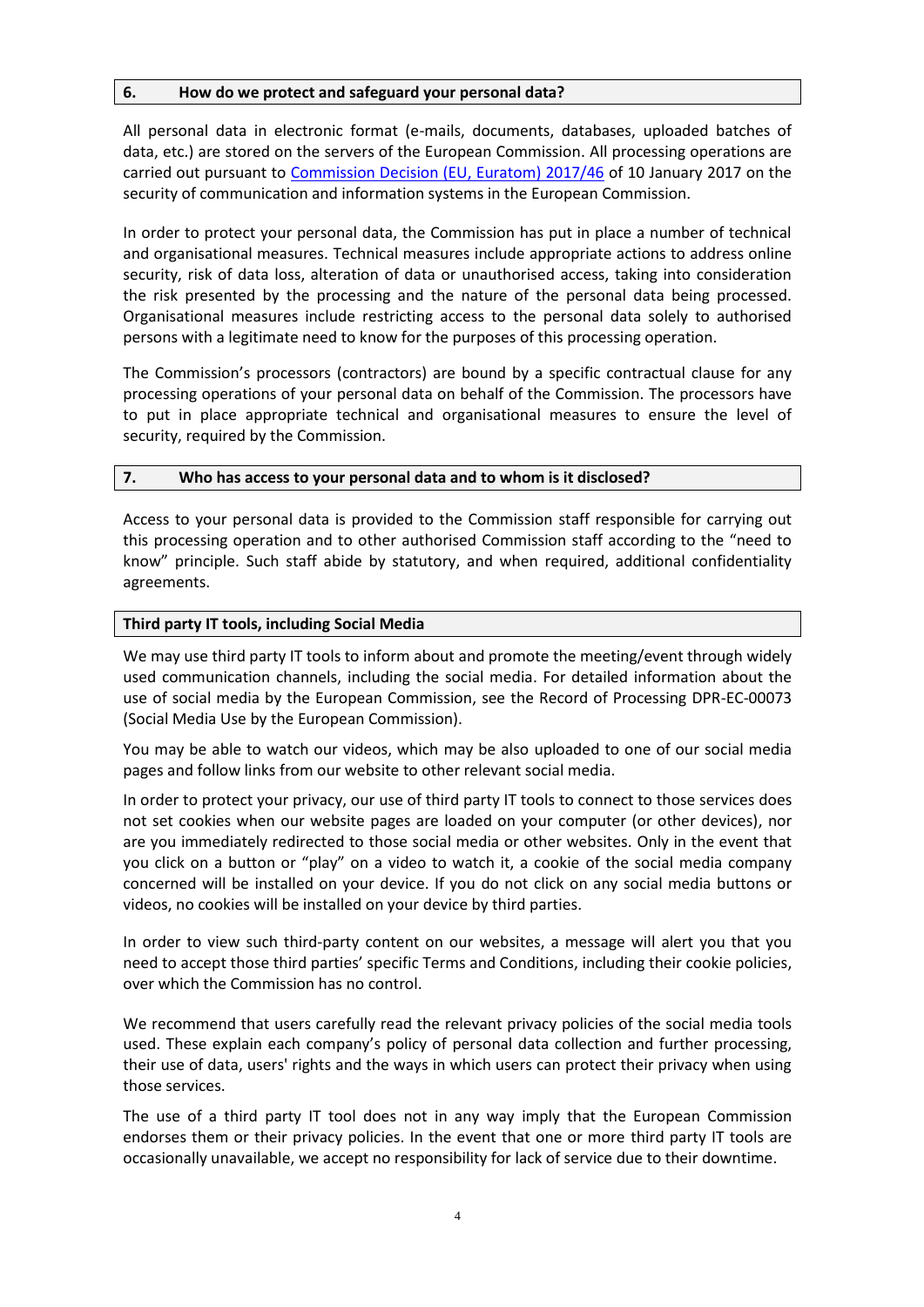## <span id="page-4-0"></span>**8. What are your rights and how can you exercise them?**

You have specific rights as a 'data subject' under Chapter III (Articles 14-25) of Regulation (EU) 2018/1725, in particular the right to access, your personal data and to rectify them in case your personal data are inaccurate or incomplete. Where applicable, you have the right to erase your personal data, to restrict the processing of your personal data, to object to the processing, and the right to data portability.

You have the right to object to the processing of your personal data, which is lawfully carried out pursuant to Article 5(1)(a) of Regulation (EU) 2018/1725 on grounds relating to your particular situation.

The European Commission will ensure that the data subjects can exercise their right to object to processing on the spot by wearing a special lanyard which will be provided at a stand at the entrance of the event.

If you have agreed to your photos/videos being taken by signing the authorisation form, you are still able to withdraw your consent by notifying the data controller. The withdrawal of your consent will not affect the lawfulness of the processing carried out before you have withdrawn the consent.

You can exercise your rights by contacting the data controller, or in case of conflict the Data Protection Officer. If necessary, you can also address the European Data Protection Supervisor. Their contact information is given under Heading 9 below.

Where you wish to exercise your rights in the context of one or several specific processing operations, please provide their description (i.e. their Record reference(s) as specified under Heading 10 below) in your request.

## <span id="page-4-1"></span>**9. Contact information**

## - **The Data Controller**

If you would like to exercise your rights under Regulation (EU) 2018/1725, or if you have comments, questions or concerns, or if you would like to submit a complaint regarding the collection and use of your personal data, please feel free to contact the Data Controller: [COMM-EUROPE-DAY-2022@ec.europa.eu](mailto:COMM-EUROPE-DAY-2022@ec.europa.eu)

## - **The Data Protection Officer (DPO) of the Commission**

You may contact the Data Protection Officer [\(DATA-PROTECTION-OFFICER@ec.europa.eu\)](mailto:DATA-PROTECTION-OFFICER@ec.europa.eu) with regard to issues related to the processing of your personal data under Regulation (EU) 2018/1725.

## - **The European Data Protection Supervisor (EDPS)**

You have the right to have recourse (i.e. you can lodge a complaint) to the European Data Protection Supervisor [\(edps@edps.europa.eu\)](mailto:edps@edps.europa.eu) if you consider that your rights under Regulation (EU) 2018/1725 have been infringed as a result of the processing of your personal data by the data controller.